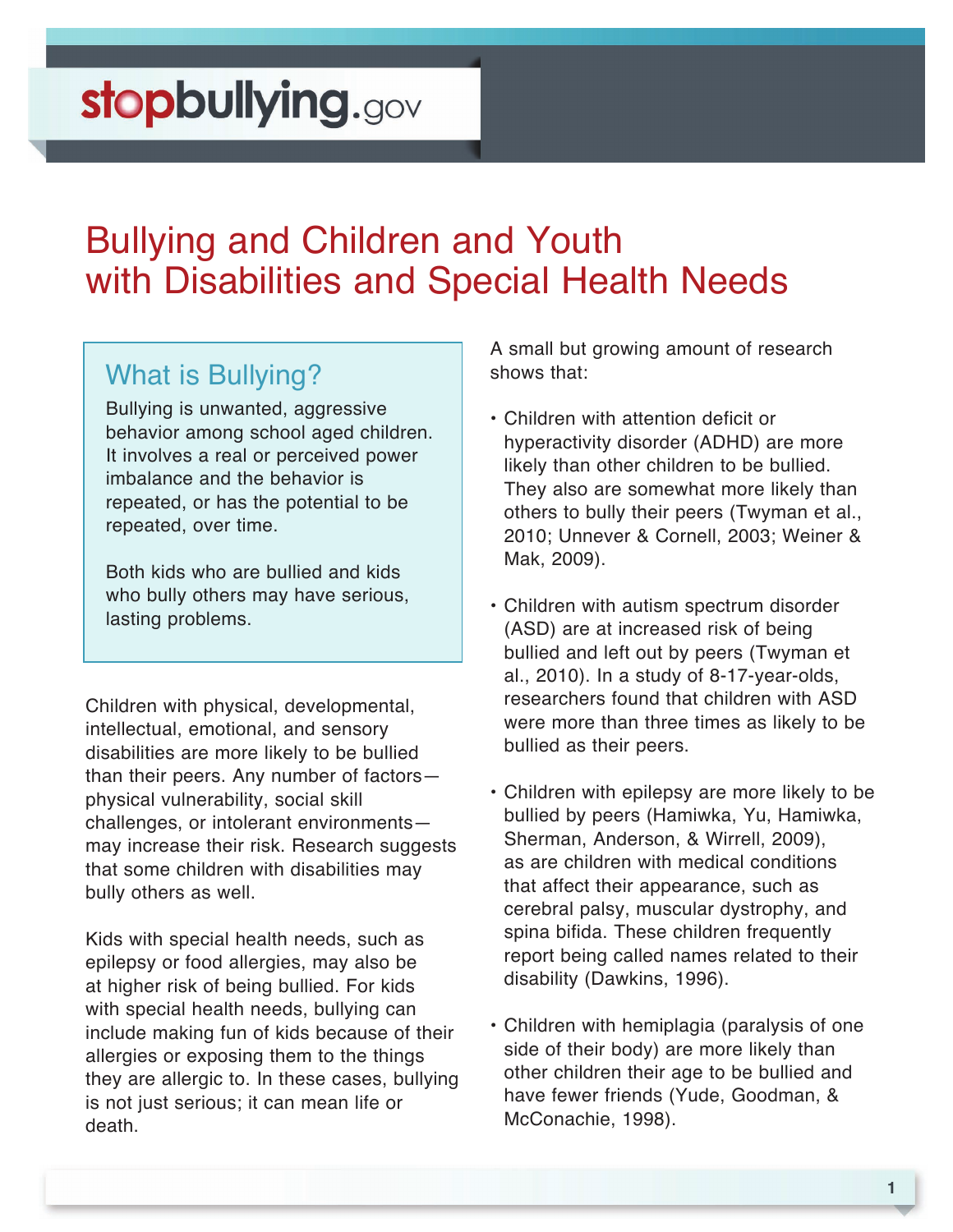- Children who have diabetes and are dependent on insulin may be especially vulnerable to peer bullying (Storch et al., 2004).
- Children who stutter may be more likely to be bullied. In one study, 83 percent of adults who stammered as children said that they were teased or bullied; 71 percent of those who had been bullied said it happened at least once a week (Hugh-Jones & Smith, 1999).

Children with learning disabilities (LD) are at a greater risk of being bullied (Martlew & Hodson, 1991; Mishna, 2003; Nabuzoka & Smith, 1993; Thompson, Whitney, & Smith, 1994; Twyman, Saylor, Saia, Macias, Taylor, & Spratt, 2010). At least one study also has found that children with LD may also be more likely than other children to bullying their peers (Twyman et al., 2010).

#### Effects of Bullying

Kids who are bullied are more likely to have:

- Depression and anxiety. Signs of these include increased feelings of sadness and loneliness, changes in sleep and eating patterns, and loss of interest in activities they used to enjoy. These issues may persist into adulthood.
- Health complaints
- Decreased academic achievement—GPA and standardized test scores—and school participation. They are more likely to miss, skip, or drop out of school.

#### Bullying, Disability Harassment, and the Law

Bullying behavior can become "disability harassment," which is prohibited under Section 504 of the Rehabilitation Act of 1973 and Title II of the Americans with Disabilities Act of 1990. According to the U.S. Department of Education, disability harassment is "intimidation or abusive behavior toward a student based on disability that creates a hostile environment by interfering with or denying a student's participation in or receipt of benefits, services, or opportunities in the institution's program" (U.S. Department of Education, 2000).

Disability harassment can take different forms including verbal harassment, physical threats, or threatening written statements. When a school learns that disability harassment may have occurred, the school must investigate the incident(s) promptly and respond appropriately. Disability harassment can occur in any location that is connected with school—classrooms, the cafeteria, hallways, the playground, athletic fields, or school buses. It also can occur during school-sponsored events (Education Law Center, 2002).

#### What Parents Can Do

If you believe a child with special needs is being bullied:

• Be supportive of the child and encourage him or her to describe who was involved and how and where the bullying happened. Be sure to tell the child that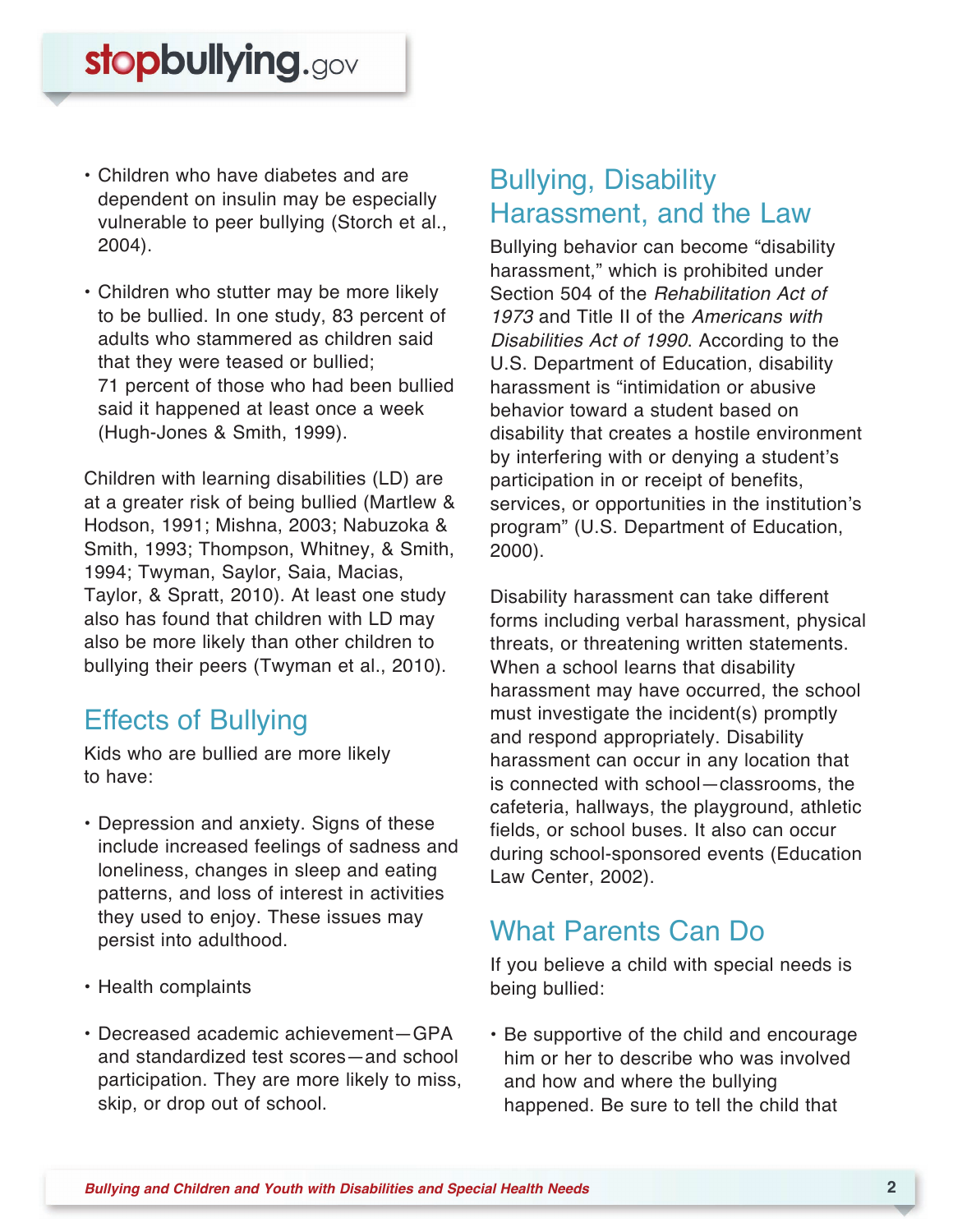it is not his or her fault and that nobody deserves to be bullied or harassed. Do not encourage the child to fight back. This may make the problem worse.

- Ask the child specific questions about his or her friendships. Be aware of signs of bullying, even if the child doesn't call it that. Children with disabilities do not always realize they are being bullied. They may, for example, believe that they have a new friend although this "friend" is making fun of them.
- Talk with the child's teacher immediately to see whether he or she can help to resolve the problem.
- Put your concerns in writing and contact the principal if the bullying or harassment is severe or the teacher doesn't fix the problem. Explain what happened in detail and ask for a prompt response. Keep a written record of all conversations and communications with the school.
- Ask the school district to convene a meeting of the Individualized Education Program (IEP) or the Section 504 teams. These groups ensure that the school district is meeting the needs of its students with disabilities. This meeting will allow parents to explain what has been happening and will let the team review the child's IEP or 504 plans and make sure that the school is taking steps to stop the harassment. Parents, if your child needs counseling or other supportive services because of the harassment, discuss this with the team. Work with the school to help establish a system-wide bullying

prevention program that includes support systems for bullied children. As the U.S. Department of Education (2000) recognizes, "creating a supportive school climate is the most important step in preventing harassment."

- Explore whether the child may also be bullying other younger, weaker students at school. If so, his or her IEP may need to be modified to include help to change the aggressive behavior.
- Be persistent. Talk regularly with the child and with school staff to see whether the behavior has stopped.

#### Getting Additional Support

If a school district does not take reasonable, appropriate steps to end the bullying or harassment of a child with special needs, the district may be violating federal, state, and local laws. For more information, contact:

The U.S. Department of Education Office for Civil Rights Phone: (800)-421-3481 [Web: http://www2.ed.gov/about/offices/list/ocr/](http://www.ed.gov/about/offices/list/ocr/complaintintro.html) complaintintro.html

The U.S. Department of Education Office of Special Education Programs Phone: (202) 245-7468 [Web: http://www.ed.gov/about/offices/list/osers/](http://www.ed.gov/about/offices/list/osers/osep/index.html) osep/index.html

The U.S. Department of Justice Civil Rights Division Phone: 1-877-292-3804 Web:<http://www.justice.gov/crt/complaint/#three>